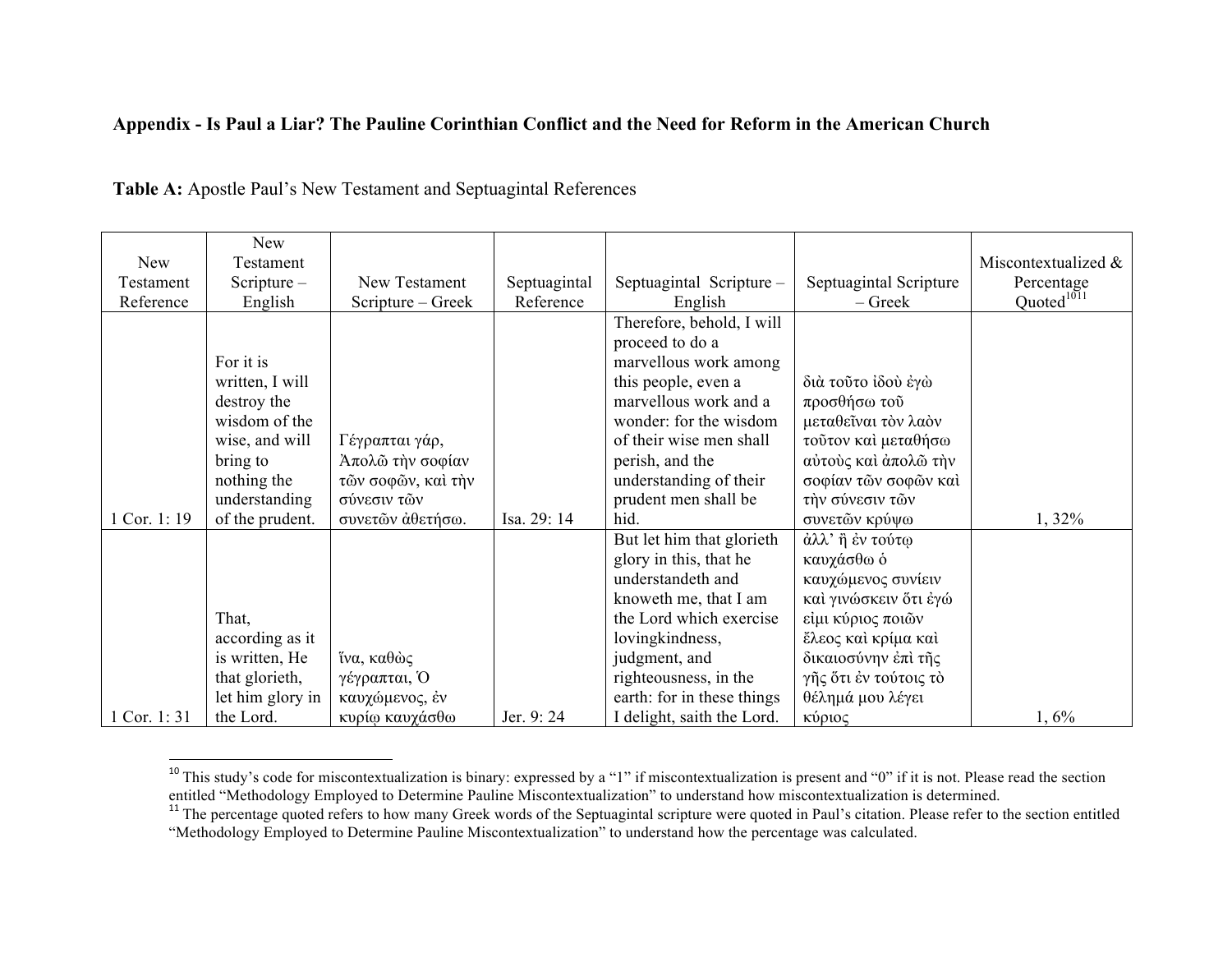|             | But as it is      |                     |             |                           |                      |       |
|-------------|-------------------|---------------------|-------------|---------------------------|----------------------|-------|
|             | written, Eye      |                     |             |                           |                      |       |
|             | hath not seen,    | άλλὰ καθώς          |             |                           |                      |       |
|             | nor ear heard,    | γέγραπται, Ά        |             |                           |                      |       |
|             | neither have      | όφθαλμὸς ούκ εἶδεν, |             | For since the beginning   |                      |       |
|             | entered into the  | καὶ οὗς οὐκ         |             | of the world men have     | άπό τοῦ αἰῶνος ούκ   |       |
|             | heart of man,     | ήκουσεν, και έπι    |             | not heard, nor perceived  | ήκούσαμεν ούδέ οί    |       |
|             | the things        | καρδίαν άνθρώπου    |             | by the ear, neither hath  | όφθαλμοί ήμων είδον  |       |
|             | which God         | ούκ άνέβη, ἃ        |             | the eye seen, O God,      | θεὸν πλήν σοῦ καὶ τὰ |       |
|             | hath prepared     | ήτοίμασεν ο θεός    |             | beside thee, what he      | έργα σου ἃ ποιήσεις  |       |
|             | for them that     | τοΐς άγαπώσιν       |             | hath prepared for him     | τοΐς υπομένουσιν     |       |
| Cor. 2: $9$ | love him.         | αύτόν.              | Isa. 64: 4  | that waiteth for him.     | έλεον                | 1,45% |
|             | For who hath      |                     |             |                           |                      |       |
|             | known the         |                     |             |                           |                      |       |
|             | mind of the       |                     |             |                           |                      |       |
|             | Lord, that he     | Τίς γάρ ἔγνω νοῦν   |             |                           |                      |       |
|             | may instruct      | κυρίου, δς          |             | Who hath directed the     | τίς έγνω νούν κυρίου |       |
|             | him? But we       | συμβιβάσει αύτόν;   |             | Spirit of the Lord, or    | καί τίς αύτου        |       |
|             | have the mind     | Ήμεῖς δὲ νοῦν       |             | being his counsellor hath | σύμβουλος έγένετο δς |       |
| Cor. 2:16   | of Christ.        | χριστού έχομεν.     | Isa. 40: 13 | taught him?               | συμβιβα αύτόν        | 0,58% |
|             | For the           |                     |             |                           |                      |       |
|             | wisdom of this    |                     |             |                           |                      |       |
|             | world is          | Η γάρ σοφία τού     |             |                           |                      |       |
|             | foolishness       | κόσμου τούτου       |             |                           |                      |       |
|             | with God. For     | μωρία παρά τῷ θεῷ   |             | He taketh the wise in     | ό καταλαμβάνων       |       |
|             | it is written, He | έστιν. Γέγραπται    |             | their own craftiness: and | σοφούς έν τη         |       |
|             | taketh the wise   | γάρ, Ο δρασσόμενος  |             | the counsel of the        | φρονήσει βουλήν δέ   |       |
|             | in their own      | τούς σοφούς έν τη   |             | froward is carried        | πολυπλόκων           |       |
| Cor. 3:19   | craftiness.       | πανουργία αύτών.    | Job 5:13    | headlong.                 | έξέστησεν            | 0,68% |
|             | And again, The    | Καί πάλιν, Κύριος   |             |                           |                      |       |
|             | Lord knoweth      | γινώσκει τούς       |             |                           | κύριος γινώσκει τούς |       |
|             | the thoughts of   | διαλογισμούς τών    |             | The Lord knoweth the      | διαλογισμούς τών     |       |
|             | the wise, that    | σοφών, ότι είσιν    |             | thoughts of man, that     | άνθρώπων ότι είσιν   |       |
| 1 Cor. 3:20 | they are vain.    | μάταιοι.            | Ps. 94: 11  | they are vanity.          | μάταιοι              | 1,89% |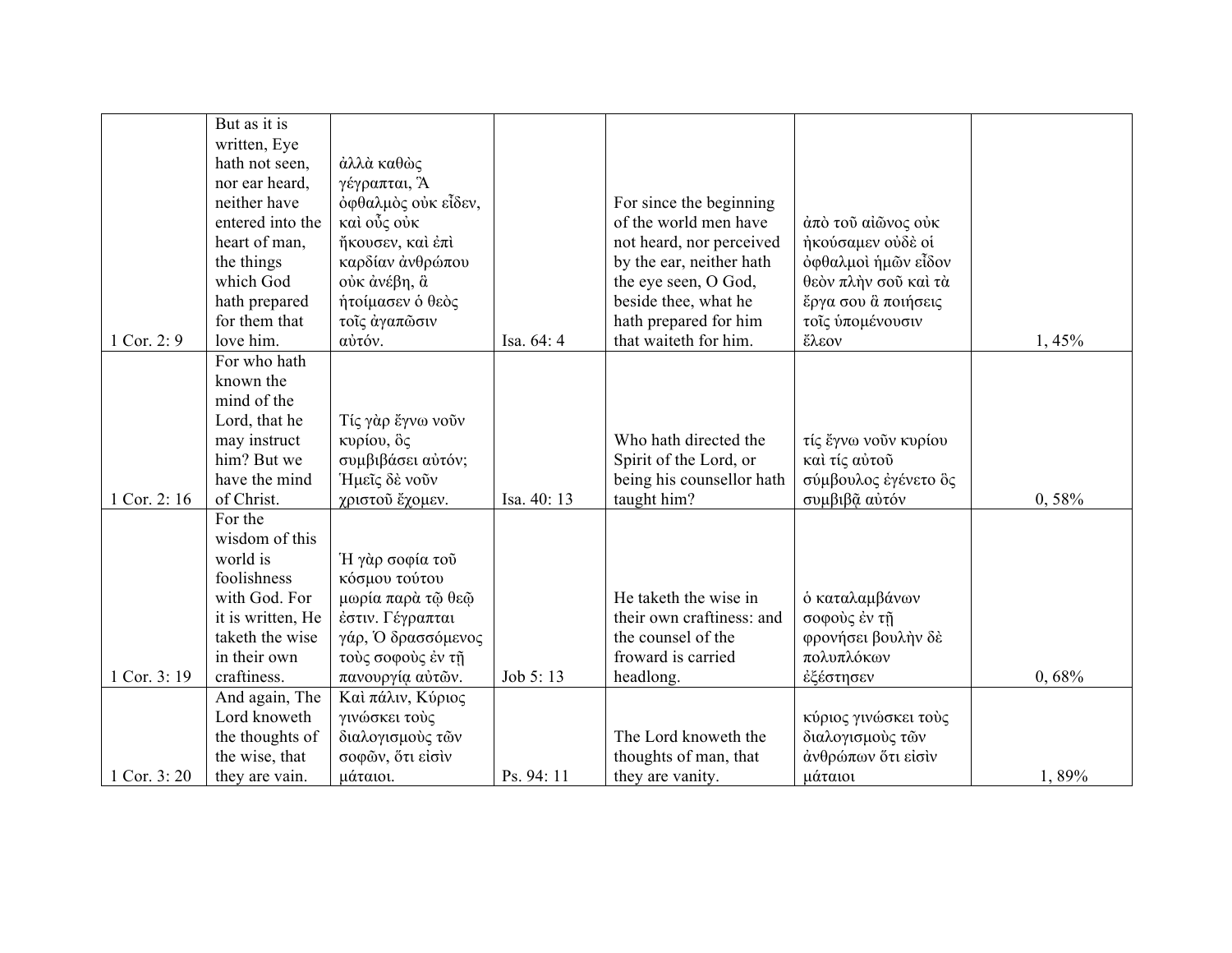|              | What? know        |                      |             |                           |                         |           |
|--------------|-------------------|----------------------|-------------|---------------------------|-------------------------|-----------|
|              |                   |                      |             |                           | ένεκεν τούτου           |           |
|              | ye not that he    |                      |             |                           | καταλείψει άνθρωπος     |           |
|              | which is joined   | Ούκ οΐδατε ὅτι ὁ     |             |                           | τον πατέρα αύτου καί    |           |
|              | to an harlot is   | κολλώμενος τη        |             | Therefore shall a man     | την μητέρα αύτου καί    |           |
|              | one body? for     | πόρνη ἓν σῶμά        |             | leave his father and his  | προσκολληθήσεται        |           |
|              | two, saith he,    | έστιν; Έσονται γάρ,  |             | mother, and shall cleave  | πρός την γυναΐκα        |           |
|              | shall be one      | φησίν, οί δύο είς    |             | unto his wife: and they   | αύτοῦ καὶ ἔσονται οί    |           |
| 1 Cor. 6: 16 | flesh.            | σάρκα μίαν.          | Gen. 2:24   | shall be one flesh.       | δύο είς σάρκα μίαν      | 1,25%     |
|              | For it is written |                      |             |                           |                         |           |
|              | in the law of     |                      |             |                           |                         |           |
|              | Moses, Thou       |                      |             |                           |                         |           |
|              | shalt not         |                      |             |                           |                         |           |
|              | muzzle the        |                      |             |                           |                         |           |
|              | mouth of the      | Έν γὰρ τῷ Μωϋσέως    |             |                           |                         |           |
|              | ox that treadeth  | νόμω γέγραπται, Ού   |             |                           |                         |           |
|              | out the corn.     | φιμώσεις βούν        |             | Thou shalt not muzzle     |                         |           |
|              | Doth God take     | άλοώντα. Μή τών      |             | the ox when he treadeth   | ού φιμώσεις βούν        |           |
| 1 Cor. 9: 9  | care for oxen?    | βοών μέλει τώ θεώ    | Deut. 25: 4 | out the corn.             | άλοωντα                 | 1,100%    |
|              | Neither be ye     |                      |             |                           |                         |           |
|              | idolaters, as     |                      |             | And they rose up early    |                         |           |
|              | were some of      | Μηδέ είδωλολάτραι    |             | on the morrow, and        | και ορθρίσας τη         |           |
|              | them; as it is    | γίνεσθε, καθώς τινες |             | offered burnt offerings,  | έπαύριον άνεβίβασεν     |           |
|              | written, The      | αύτῶν ώσπερ          |             | and brought peace         | όλοκαυτώματα καί        |           |
|              | people sat        | γέγραπται, Εκάθισεν  |             | offerings; and the people | προσήνεγκεν θυσίαν      |           |
|              | down to eat       | ό λαός φαγεῖν καὶ    |             | sat down to eat and to    | σωτηρίου και έκάθισεν   |           |
|              | and drink, and    | πιείν και ανέστησαν  |             | drink, and rose up to     | ο λαός φαγεΐν και πιεΐν |           |
| Cor. 10:7    |                   | παίζειν.             | Ex. 32: 6   |                           | και άνέστησαν παίζειν   | $0, 30\%$ |
|              | rose up to play.  |                      |             | play.                     |                         |           |
|              |                   |                      |             |                           | ψαλμός τῷ Δαυιδ τῆς     |           |
|              |                   |                      |             |                           | μιᾶς σαββάτων τοῦ       |           |
|              |                   |                      |             |                           | κυρίου ή γῆ καὶ τὸ      |           |
|              | For the earth is  |                      |             | The earth is the Lord's,  | πλήρωμα αύτης ή         |           |
|              | the Lord's, and   | Τοῦ γὰρ κυρίου ή γῆ  |             | and the fulness thereof;  | οίκουμένη και πάντες    |           |
| 1 Cor. 10:   | the fulness       | καί τὸ πλήρωμα       |             | the world, and they that  | οί κατοικούντες έν      |           |
| 26           | thereof.          | αύτῆς.               | Ps. 24: 1   | dwell therein.            | αύτη                    | 0, 27%    |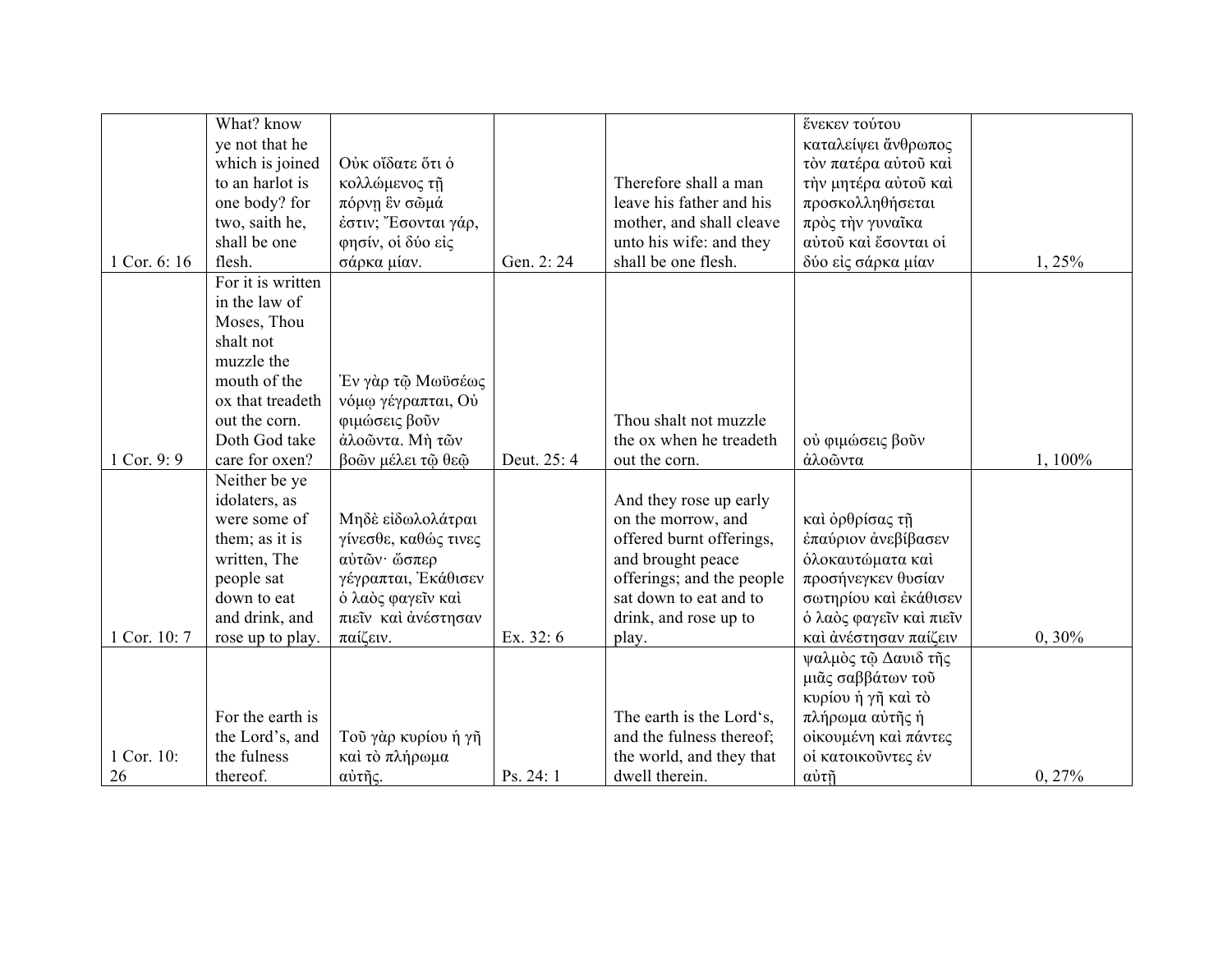|            | In the law it is  |                     |             |                            |                           |        |
|------------|-------------------|---------------------|-------------|----------------------------|---------------------------|--------|
|            | written, With     |                     |             |                            |                           |        |
|            | men of other      | Έν τῷ νόμω          |             |                            |                           |        |
|            | tongues and       | γέγραπται ὅτι Έν    |             |                            |                           |        |
|            | other lips will I | έτερογλώσσοις καί   |             |                            |                           |        |
|            | speak unto this   | έν χείλεσιν έτέροις |             |                            |                           |        |
|            | people; and yet   | λαλήσω τώ λαώ       |             |                            |                           |        |
|            | for all that will | τούτω, και ούδ'     |             | For with stammering        | διά φαυλισμόν χειλέων     |        |
|            | they not hear     | ούτως               |             | lips and another tongue    | διά γλώσσης ετέρας        |        |
| 1 Cor. 14: | me, saith the     | είσακούσονταί μου,  |             | will he speak to this      | ότι λαλήσουσιν τ <b>ώ</b> |        |
| 21         | Lord.             | λέγει κύριος.       | Isa. 28: 11 | people.                    | λαώ τούτω                 | 0,45%  |
|            | In the law it is  |                     |             |                            |                           |        |
|            | written, With     |                     |             |                            |                           |        |
|            | men of other      | Έν τῷ νόμφ          |             |                            |                           |        |
|            | tongues and       | γέγραπται ότι Έν    |             |                            |                           |        |
|            | other lips will I | έτερογλώσσοις καί   |             |                            |                           |        |
|            | speak unto this   | έν χείλεσιν έτέροις |             | To whom he said, This      |                           |        |
|            | people; and yet   | λαλήσω τῷ λαῷ       |             | is the rest wherewith ye   | λέγοντες αύτω τούτο       |        |
|            | for all that will | τούτω, και ούδ'     |             | may cause the weary to     | τό άνάπαυμα τω            |        |
|            | they not hear     | ούτως               |             | rest; and this is the      | πεινώντι καί τούτο τό     |        |
| 1 Cor. 14: | me, saith the     | είσακούσονταί μου,  |             | refreshing: yet they       | σύντριμμα καί ούκ         |        |
| 21         | Lord.             | λέγει κύριος.       | Isa. 28: 12 | would not hear.            | ήθέλησαν άκούειν          | 0, 20% |
|            | And so it is      |                     |             |                            |                           |        |
|            | written, The      |                     |             |                            |                           |        |
|            | first man         |                     |             |                            | καί έπλασεν ο θεός τον    |        |
|            | Adam was          | Ούτως καί           |             | And the Lord God           | άνθρωπον χοῦν ἀπὸ         |        |
|            | made a living     | γέγραπται, Έγένετο  |             | formed man of the dust     | τῆς γῆς καὶ               |        |
|            | soul; the last    | ό πρώτος ἄνθρωπος   |             | of the ground, and         | ένεφύσησεν είς τό         |        |
|            | Adam was          | Άδαμ είς ψυχήν      |             | breathed into his nostrils | πρόσωπον αύτου            |        |
|            | made a            | ζῶσαν. Ο έσχατος    |             | the breath of life; and    | πνοὴν ζωῆς καὶ            |        |
| 1 Cor. 15: | quickening        | Άδαμ είς πνεύμα     |             | man became a living        | έγένετο ο άνθρωπος        |        |
| 45         | spirit.           | ζωοποιούν.          | Gen. 2: 7   | soul.                      | είς ψυχήν ζῶσαν           | 0, 28% |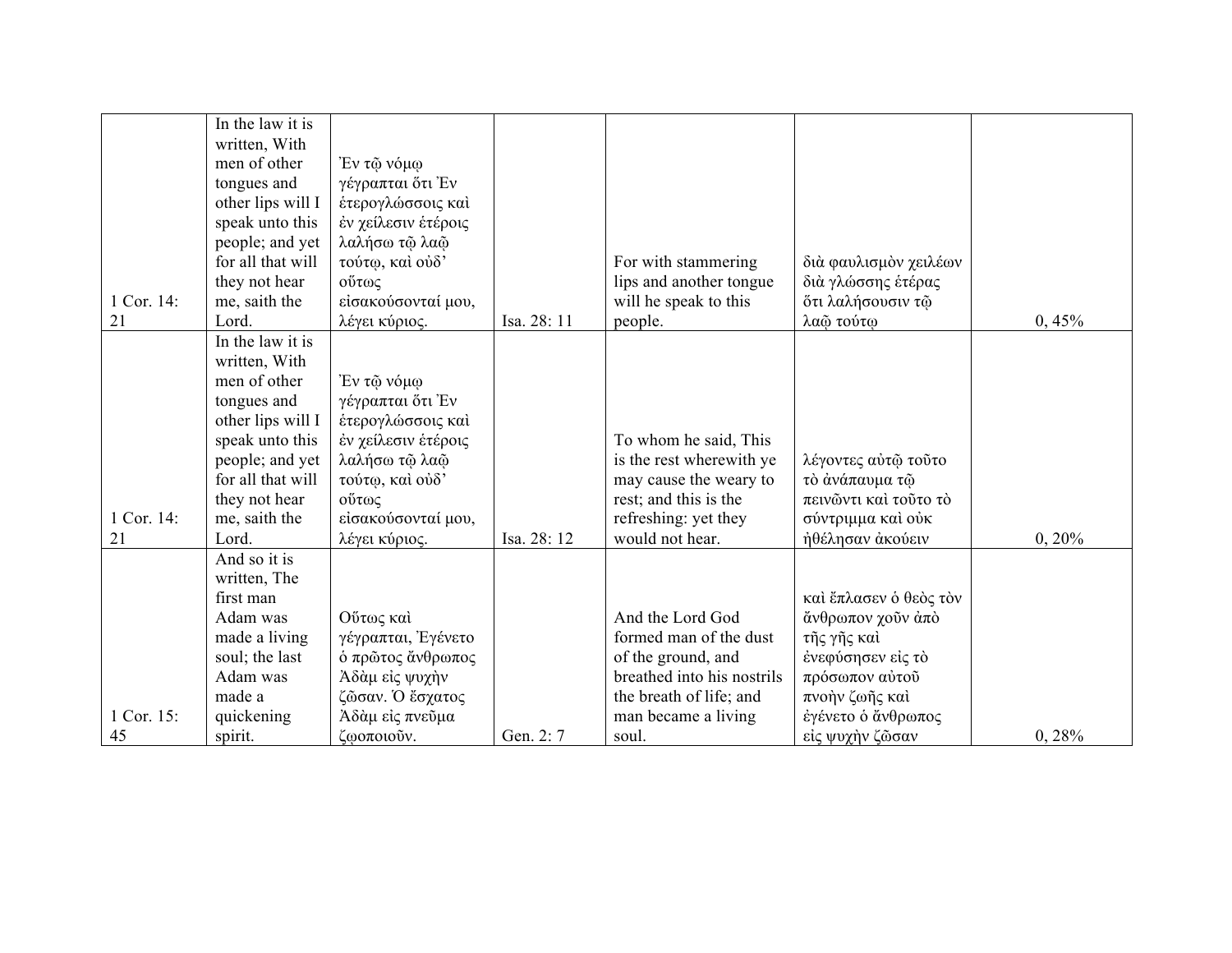|             | So when this    |                     |              |                           |                       |           |
|-------------|-----------------|---------------------|--------------|---------------------------|-----------------------|-----------|
|             | corruptible     |                     |              |                           |                       |           |
|             | shall have put  |                     |              |                           |                       |           |
|             | on              |                     |              |                           |                       |           |
|             | incorruption,   |                     |              |                           |                       |           |
|             | and this mortal | Όταν δὲ τὸ φθαρτὸν  |              |                           |                       |           |
|             | shall have put  | τούτο ένδύσηται     |              | He will swallow up        | κατέπιεν ο θάνατος    |           |
|             | on immortality, | άφθαρσίαν, και το   |              | death in victory; and the | ίσχύσας και πάλιν     |           |
|             | then shall be   | θνητόν τούτο        |              | Lord God will wipe        | άφεΐλεν ο θεός πᾶν    |           |
|             | brought to pass | ένδύσηται           |              | away tears from off all   | δάκρυον άπό παντός    |           |
|             | the saying that | άθανασίαν, τότε     |              | faces; and the rebuke of  | προσώπου τὸ ὄνειδος   |           |
|             | is written,     | γενήσεται ο λόγος ο |              | his people shall he take  | τού λαού άφεΐλεν άπό  |           |
|             | Death is        | γεγραμμένος,        |              | away from off all the     | πάσης τῆς γῆς τὸ γὰρ  |           |
| 1 Cor. 15:  | swallowed up    | Κατεπόθη ο θάνατος  |              | earth: for the Lord hath  | στόμα κυρίου          |           |
| 54          | in victory.     | είς νίκος           | Isa. 25: 8   | spoken it.                | έλάλησεν              | 1,25%     |
|             |                 |                     |              | I will ransom them from   | έκ χειρός ἅδου        |           |
|             |                 |                     |              | the power of the grave; I | ρύσομαι αύτους και έκ |           |
|             |                 |                     |              | will redeem them from     | θανάτου λυτρώσομαι    |           |
|             |                 |                     |              | death: O death, I will be | αύτούς ποῦ ἡ δίκη σου |           |
|             | O death, where  |                     |              | thy plagues; O grave, I   | θάνατε ποῦ τὸ κέντρον |           |
|             | is thy sting? O | Πού σου, Θάνατε, τό |              | will be thy destruction:  | σου ἅδη παράκλησις    |           |
| 1 Cor. 15:  | grave, where is | κέντρον; Πού σου,   |              | repentance shall be hid   | κέκρυπται άπό         |           |
| 55          | thy victory?    | Άδη, τὸ νῖκος       | Hosea 13: 14 | from mine eyes.           | όφθαλμών μου          | $0, 32\%$ |
|             | We having the   |                     |              |                           |                       |           |
|             | same spirit of  |                     |              |                           |                       |           |
|             | faith,          |                     |              |                           |                       |           |
|             | according as it | Έχοντες δὲ τὸ αὐτὸ  |              |                           |                       |           |
|             | is written, I   | πνεύμα της πίστεως, |              |                           |                       |           |
|             | believed, and   | κατά τὸ             |              |                           |                       |           |
|             | therefore have  | γεγραμμένον,        |              |                           |                       |           |
|             | I spoken; we    | Έπίστευσα, διό      |              |                           |                       |           |
|             | also believe,   | έλάλησα, και ημείς  |              | I believed, therefore     | αλληλουια έπίστευσα   |           |
|             | and therefore   | πιστεύομεν, διό καί |              | have I spoken: I was      | διὸ ἐλάλησα ἐγώ δε    |           |
| 2 Cor. 4:13 | speak;          | λαλούμεν·           | Ps. 116:10   | greatly afflicted:        | έταπεινώθην σφόδρα    | 1,63%     |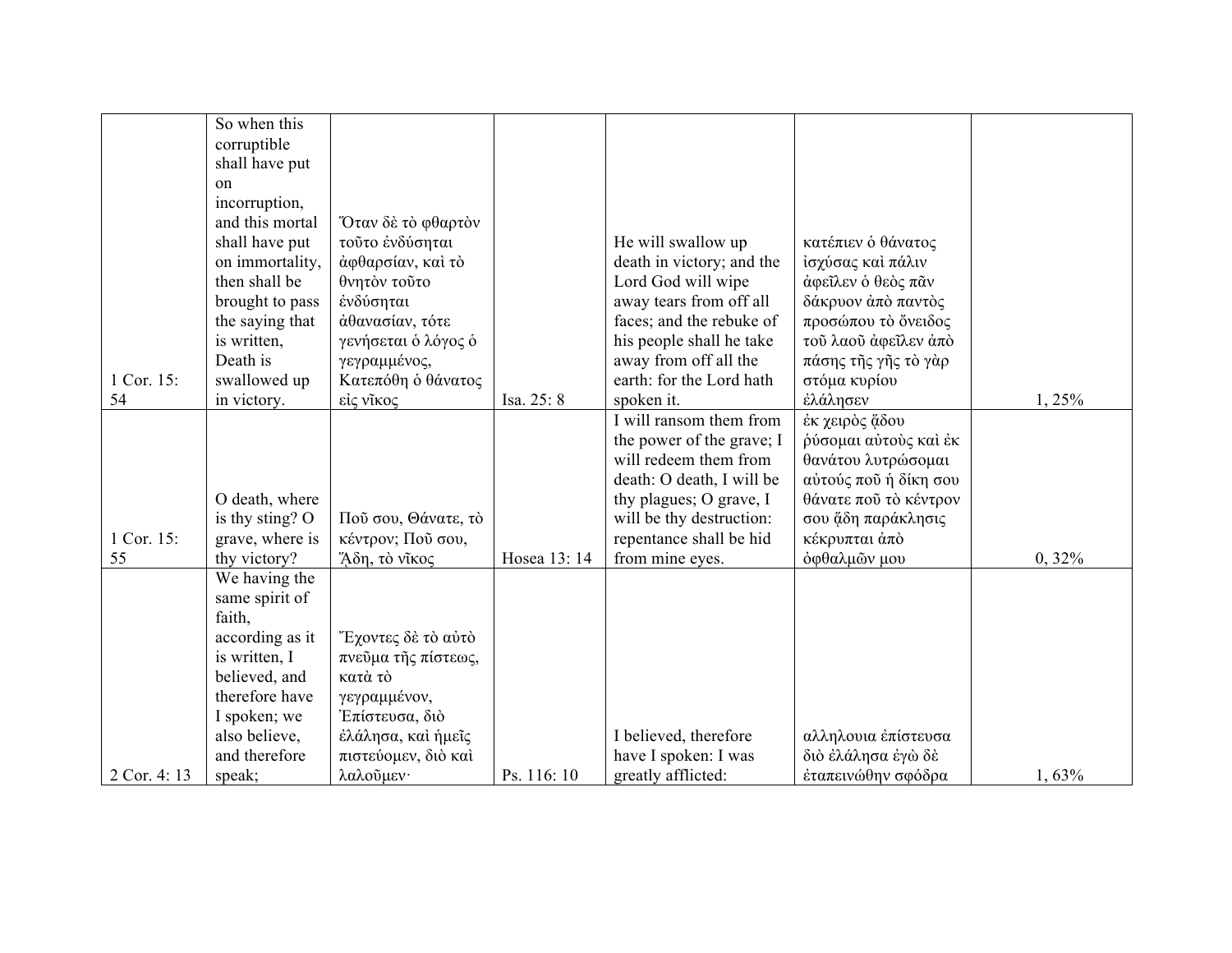|             | And what          |                      |             |                           |                                     |       |
|-------------|-------------------|----------------------|-------------|---------------------------|-------------------------------------|-------|
|             | agreement hath    |                      |             |                           |                                     |       |
|             | the temple of     |                      |             |                           |                                     |       |
|             | God with          |                      |             |                           |                                     |       |
|             | idols? for ye     |                      |             |                           |                                     |       |
|             | are the temple    | Τίς δε συγκατάθεσις  |             |                           |                                     |       |
|             | of the living     | ναφ θεού μετά        |             |                           |                                     |       |
|             | God; as God       | είδώλων; Υμεΐς γάρ   |             |                           |                                     |       |
|             | hath said, I will | ναός θεού έστε       |             |                           |                                     |       |
|             | dwell in them,    | ζῶντος, καθὼς εἶπεν  |             |                           |                                     |       |
|             | and walk in       | ό θεός ότι Ενοικήσω  |             |                           |                                     |       |
|             | them; and I       | έν αύτοις, καί       |             |                           |                                     |       |
|             | will be their     | έμπεριπατήσω· καί    |             | And I will walk among     | καί έμπεριπατήσω έν                 |       |
|             | God, and they     | έσομαι αύτών θεός,   |             | you, and will be your     | ύμιν και έσομαι ύμών                |       |
|             | shall be my       | καί αύτοι έσονταί    |             | God, and ye shall be my   | θεός και ύμεις έσεσθέ               |       |
| 2 Cor. 6:16 | people.           | μοι λαός.            | Lev. 26: 12 | people.                   | μου λαός                            | 1,69% |
|             | As it is written, |                      |             | And when they did mete    |                                     |       |
|             | He that had       |                      |             | it with an omer, he that  | καί μετρήσαντες τώ                  |       |
|             | gathered much     |                      |             | gathered much had         | γομορ ούκ έπλεόνασεν                |       |
|             | had nothing       | καθώς γέγραπται, Ο   |             | nothing over, and he that | $\dot{\mathrm{o}}$ τὸ πολύ καὶ ὁ τὸ |       |
|             | over; and he      | τὸ πολύ, οὐκ         |             | gathered little had no    | έλαττον ούκ                         |       |
|             | that had          | έπλεόνασεν· και ο το |             | lack; they gathered       | ήλαττόνησεν έκαστος                 |       |
|             | gathered little   | όλίγον, ούκ          |             | every man according to    | είς τούς καθήκοντας                 |       |
| 2 Cor. 8:15 | had no lack.      | ήλαττόνησεν.         | Ex. 16: 18  | his eating.               | παρ' έαυτώ συνέλεξαν                | 0,32% |
|             | As it is written, |                      |             |                           |                                     |       |
|             | He hath           |                      |             |                           |                                     |       |
|             | dispersed         |                      |             |                           | έσκόρπισεν έδωκεν                   |       |
|             | abroad; he hath   |                      |             | He hath dispersed, he     | τοίς πένησιν ή                      |       |
|             | given to the      | καθώς γέγραπται,     |             | hath given to the poor;   | δικαιοσύνη αύτου                    |       |
|             | poor: his         | Έσκόρπισεν, έδωκεν   |             | his righteousness         | μένει είς τον αίωνα                 |       |
|             | righteousness     | τοΐς πένησιν· ή      |             | endureth for ever; his    | τού αίῶνος τὸ κέρας                 |       |
|             | remaineth for     | δικαιοσύνη αύτου     |             | horn shall be exalted     | αύτοῦ ύψωθήσεται έν                 |       |
| 2 Cor. 9: 9 | ever.             | μένει είς τον αίώνα. | Ps. 112:9   | with honour.              | δόξη                                | 1,58% |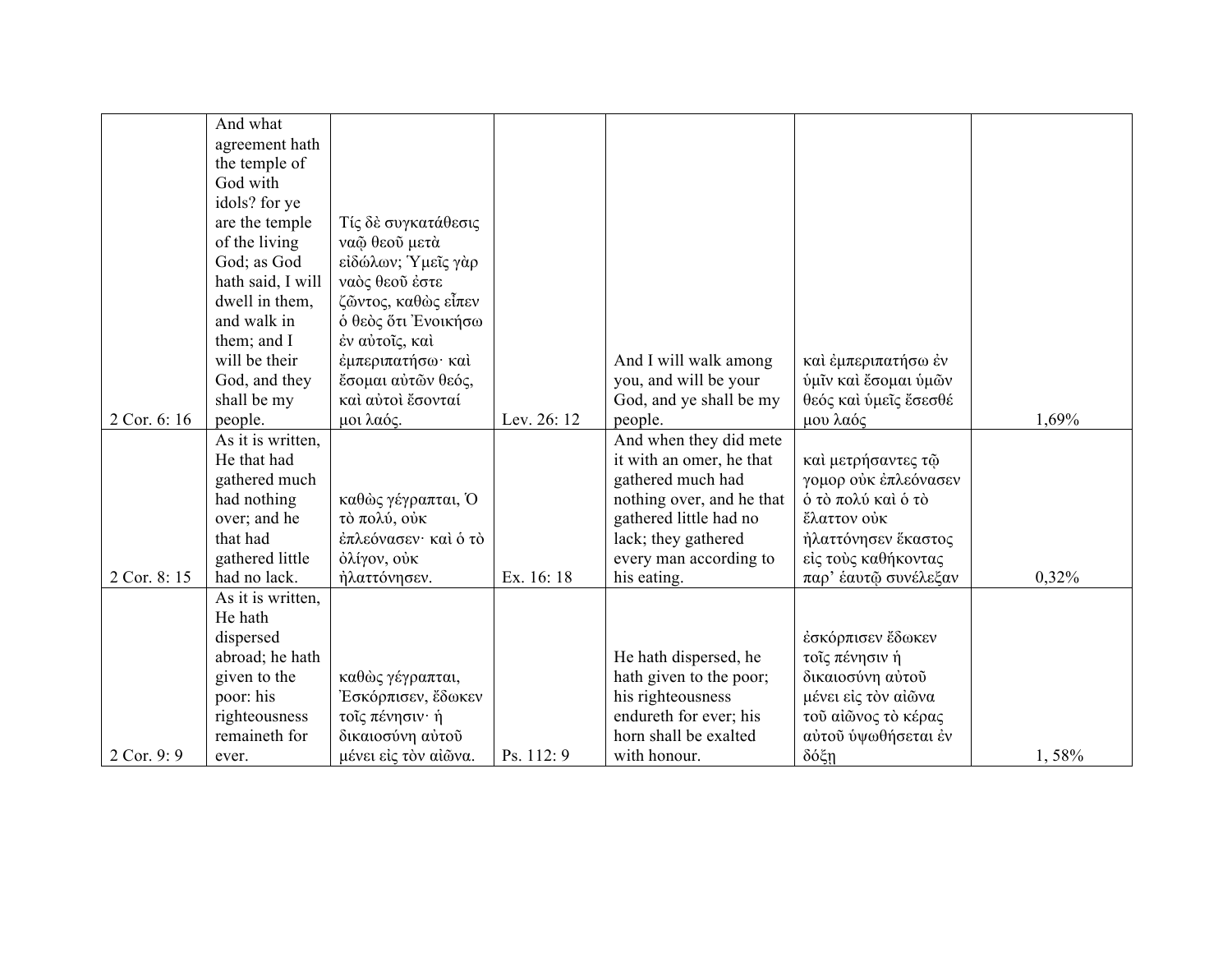|            |                              |                         |              | But let him that glorieth  |                        |                       |
|------------|------------------------------|-------------------------|--------------|----------------------------|------------------------|-----------------------|
|            |                              |                         |              | glory in this, that he     |                        |                       |
|            |                              |                         |              | understandeth and          |                        |                       |
|            |                              |                         |              | knoweth me, that I am      |                        |                       |
|            |                              |                         |              | the Lord which exercise    | ίδού ήμέραι έρχονται   |                       |
|            |                              |                         |              | lovingkindness,            | λέγει κύριος και       |                       |
|            | But he that                  |                         |              | judgment, and              | έπισκέψομαι έπι        |                       |
|            | glorieth, let                |                         |              | righteousness, in the      | πάντας                 |                       |
| 2 Cor. 10: | him glory in                 | Ό δε καυχώμενος, έν     |              | earth: for in these things | περιτετμημένους        |                       |
| 17         | the Lord.                    | κυρίω καυχάσθω.         | Jer. 9:24    | I delight, saith the Lord. | άκροβυστίας αύτών      | $1,0\%$ <sup>12</sup> |
|            | And the                      |                         |              |                            |                        |                       |
|            | scripture,                   |                         |              |                            |                        |                       |
|            | foreseeing that              |                         |              |                            |                        |                       |
|            | God would                    |                         |              |                            |                        |                       |
|            | justify the                  |                         |              |                            |                        |                       |
|            | heathen                      |                         |              |                            |                        |                       |
|            | through faith,               | Προϊδούσα δε ή          |              |                            |                        |                       |
|            | preached                     | γραφή ὅτι ἐκ            |              |                            |                        |                       |
|            | before the                   | πίστεως δικαιοί τά      |              |                            | καί εύλογήσω τούς      |                       |
|            | gospel unto                  | ἔθνη ὁ θεός,            |              | And I will bless them      | εύλογοῦντάς σε καί     |                       |
|            | Abraham,                     | προευηγγελίσατο τώ      |              | that bless thee, and curse | τούς καταρωμένους σε   |                       |
|            | saying, In thee              | Αβραάμ ὅτι              |              | him that curseth thee:     | καταράσομαι καί        |                       |
|            | shall all                    | <b>Ένευλογηθήσονται</b> |              | and in thee shall all      | ένευλογηθήσονται έν    |                       |
|            | nations be                   | έν σοι πάντα τα         |              | families of the earth be   | σοί πάσαι αί φυλαί της |                       |
| Gal. 3: 8  | blessed.                     | εθνη                    | Gen. 12:3    | blessed.                   |                        | 0.16%                 |
|            |                              |                         |              |                            | γῆς                    |                       |
|            | For as many as<br>are of the | Όσοι γάρ έξ έργων       |              |                            |                        |                       |
|            |                              | νόμου είσίν, ύπό        |              |                            | έπικατάρατος πᾶς       |                       |
|            | works of the                 | κατάραν είσίν·          |              |                            | άνθρωπος ὃς ούκ        |                       |
|            | law are under                | γέγραπται γάρ,          |              | Cursed be he that          | έμμενεῖ ἐν πᾶσιν τοῖς  |                       |
|            | the curse: for it            | Έπικατάρατος πᾶς        |              | confirmeth not all the     | λόγοις τοῦ νόμου       |                       |
|            | is written,                  | ὃς ούκ έμμένει έν       |              | words of this law to do    | τούτου του ποιήσαι     |                       |
|            | Cursed is every              | πᾶσιν τοῖς              |              | them. And all the people   | αύτούς και έρούσιν     |                       |
| Gal. 3:10  | one that                     | γεγραμμένοις έν τῷ      | Deut. 27: 26 | shall say, Amen.           | πᾶς ὁ λαός γένοιτο     | 0.59%                 |

<sup>&</sup>lt;sup>12</sup> In English it appears that Paul quoted at least 22 percent of the scripture. However, Paul's abbreviated rendition of Jer. 9: 24 caused the actual Greek words selected to be altered as well. This type alteration is dissimilar to Peter's citation of Ps. 34:14 in 1 Pet. 3:11; see footnote 11.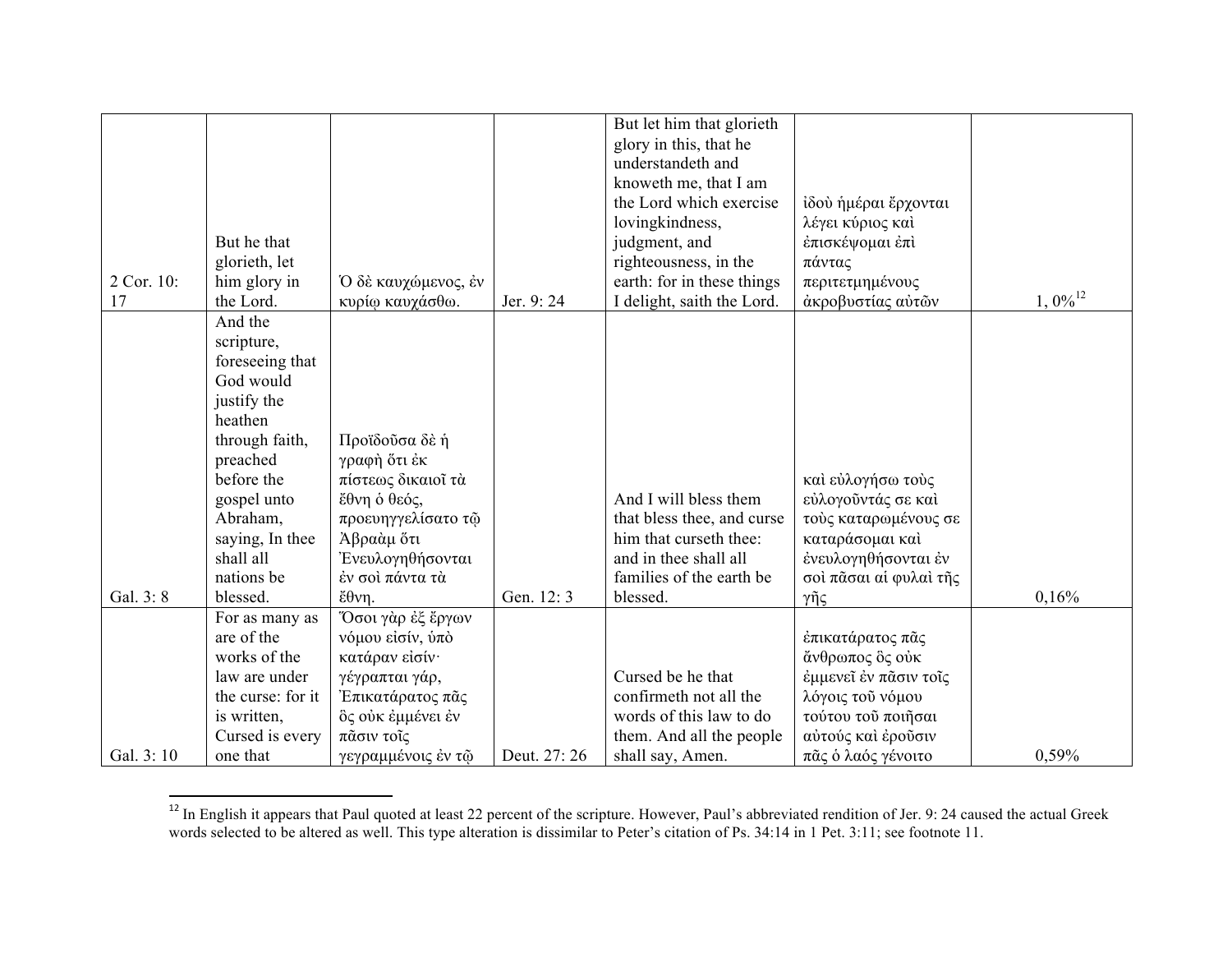|            | continueth not     | βιβλίω τοῦ νόμου,    |             |                             |                       |       |
|------------|--------------------|----------------------|-------------|-----------------------------|-----------------------|-------|
|            | in all things      | τοῦ ποιῆσαι αὐτά     |             |                             |                       |       |
|            | which are          |                      |             |                             |                       |       |
|            | written in the     |                      |             |                             |                       |       |
|            | book of the law    |                      |             |                             |                       |       |
|            | to do them.        |                      |             |                             |                       |       |
|            | But that no        |                      |             |                             |                       |       |
|            | man is justified   |                      |             |                             |                       |       |
|            | by the law in      |                      |             |                             |                       |       |
|            | the sight of       | Ότι δὲ ἐν νόμφ       |             |                             |                       |       |
|            | God, it is         | ούδεις δικαιούται    |             | Behold, his soul which      | έάν ύποστείληται ούκ  |       |
|            | evident: for,      | παρά τῷ θεῷ, δῆλον·  |             | is lifted up is not upright | εύδοκεί ή ψυχή μου έν |       |
|            | The just shall     | ότι Ο δίκαιος έκ     |             | in him: but the just shall  | αύτῷ ὁ δὲ δίκαιος ἐκ  |       |
| Gal. 3: 11 | live by faith.     | πίστεως ζήσεται·     | Hab. 2: 4   | live by his faith.          | πίστεώς μου ζήσεται   | 0,31% |
|            |                    |                      |             |                             | καί φυλάξεσθε πάντα   |       |
|            | And the law is     |                      |             |                             | τά προστάγματά μου    |       |
|            | not of faith:      | ο δε νόμος ούκ έστιν |             | Ye shall therefore keep     | καί πάντα τα κρίματά  |       |
|            | but, The man       | έκ πίστεως, άλλ' Ο   |             | my statutes, and my         | μου καί ποιήσετε αύτά |       |
|            | that doeth them    | ποιήσας αύτα         |             | judgments: which if a       | α ποιήσας άνθρωπος    |       |
|            | shall live in      | άνθρωπος ζήσεται έν  |             | man do, he shall live in    | ζήσεται έν αύτοις έγώ |       |
| Gal. 3:12  | them.              | αύτοις.              | Lev. 18:5   | them: I am the Lord.        | κύριος ὁ θεὸς ὑμῶν    | 0,24% |
|            | Christ hath        |                      |             |                             | ούκ έπικοιμηθήσεται   |       |
|            | redeemed us        |                      |             | His body shall not          | τό σώμα αύτου έπι του |       |
|            | from the curse     | Χριστός ήμας         |             | remain all night upon the   | ξύλου άλλά ταφή       |       |
|            | of the claw,       | έξηγόρασεν έκ της    |             | tree, but thou shalt in     | θάψετε αύτον έν τη    |       |
|            | being made a       | κατάρας του νόμου,   |             | any wise bury him that      | ημέρα έκείνη ότι      |       |
|            | curse for us:      | γενόμενος ύπέρ       |             | day; (for he that is        | κεκατηραμένος ύπό     |       |
|            | for it is written, | ήμῶν κατάρα·         |             | hanged is accursed of       | θεοῦ πᾶς κρεμάμενος   |       |
|            | Cursed is every    | γέγραπται γάρ        |             | God;) that thy land be      | έπι ξύλου και ού      |       |
|            | one that           | Επικατάρατος πᾶς ὁ   |             | not defiled, which the      | μιανείτε την γην ήν   |       |
|            | hangeth on a       | κρεμάμενος έπι       |             | Lord thy God giveth         | κύριος ο θεός σου     |       |
| Gal. 3:13  | tree:              | ξύλου·               | Deut. 21:23 | thee for an inheritance.    | δίδωσίν σοι έν κλήρω  | 0,8%  |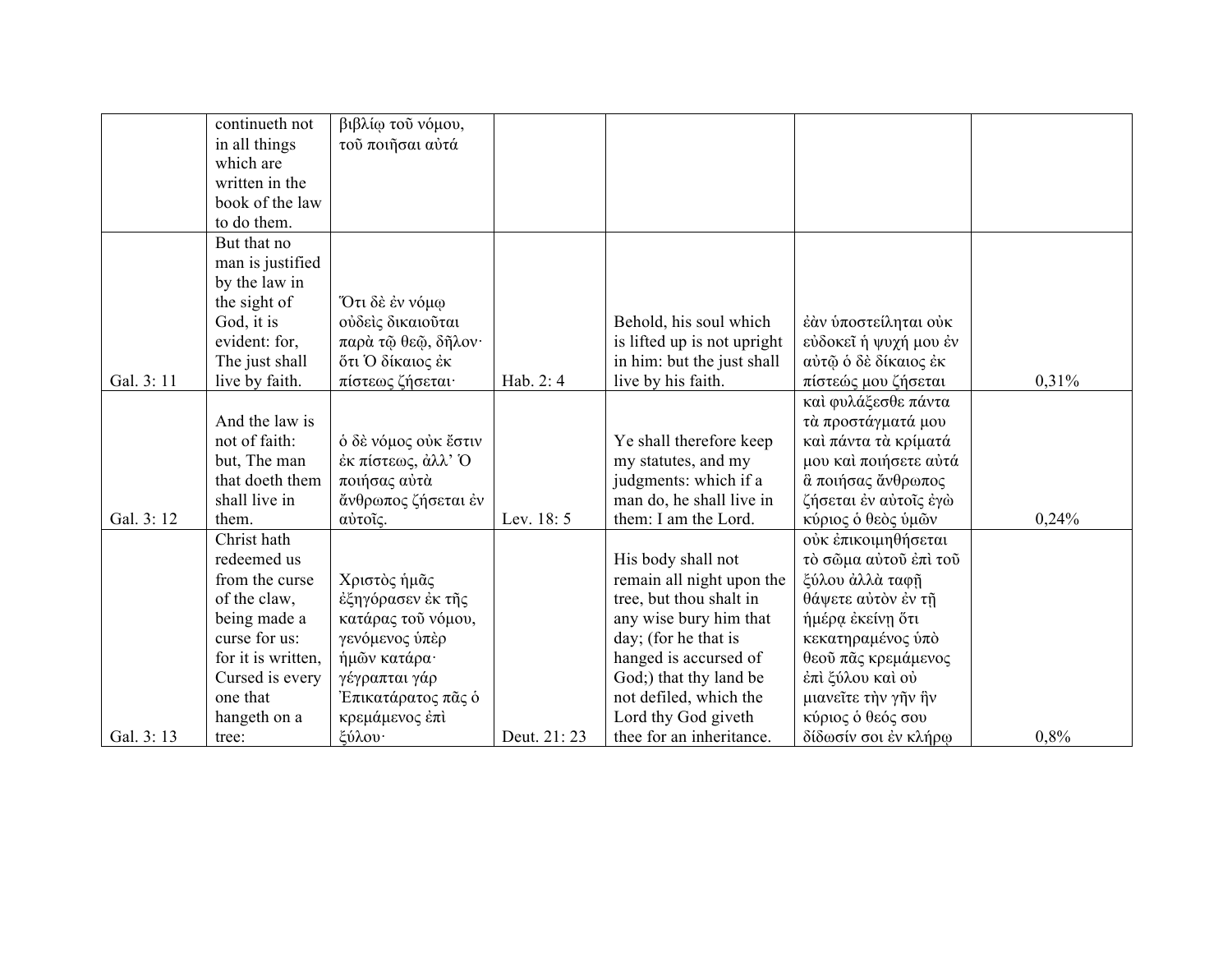|           | For it is        |                     |             |                             |                       |       |
|-----------|------------------|---------------------|-------------|-----------------------------|-----------------------|-------|
|           | written,         |                     |             |                             |                       |       |
|           | Rejoice, thou    |                     |             |                             |                       |       |
|           | barren that      |                     |             |                             |                       |       |
|           | earest not;      |                     |             |                             |                       |       |
|           | break forth and  |                     |             | Sing, O barren, thou that   |                       |       |
|           | cry, thou that   | γέγραπται γάρ,      |             | didst not bear; break       | εύφράνθητι στεΐρα ή   |       |
|           | travailest not:  | Εύφράνθητι, στεΐρα, |             | forth into singing, and     | ού τίκτουσα ρηξον και |       |
|           | for the desolate | ή ού τίκτουσα·      |             | cry aloud, thou that didst  | βόησον ή ούκ          |       |
|           | hath many        | ρηξον και βόησον, η |             | not travail with child: for | ώδίνουσα ότι πολλά τά |       |
|           | more children    | ούκ ώδίνουσα· ὅτι   |             | more are the children of    | τέκνα της έρήμου      |       |
|           | than she which   | πολλά τὰ τέκνα τῆς  |             | the desolate than the       | μᾶλλον ἢ τῆς ἐχούσης  |       |
|           | hath an          | έρήμου μᾶλλον ἢ τῆς |             | children of the married     | τὸν ἄνδρα εἶπεν γὰρ   |       |
| Gal. 4:27 | husband.         | έχούσης τον άνδρα.  | Isa. 54: 1  | wife, saith the Lord.       | κύριος                | 0,85% |
|           | Nevertheless     |                     |             |                             |                       |       |
|           | what saith the   |                     |             |                             |                       |       |
|           | scripture? Cast  |                     |             |                             |                       |       |
|           | out the          |                     |             |                             |                       |       |
|           | bondwoman        |                     |             |                             |                       |       |
|           | and her son:     | Άλλα τί λέγει ή     |             |                             | καί εἶπεν τῷ Αβρααμ   |       |
|           | for the son of   | γραφή; Έκβαλε την   |             | Wherefore she said unto     | έκβαλε την παιδίσκην  |       |
|           | the              | παιδίσκην και τον   |             | Abraham, Cast out this      | ταύτην και τον υίον   |       |
|           | bondwoman        | υίον αύτης, ού γάρ  |             | bondwoman and her           | αύτῆς ού γὰρ          |       |
|           | shall not be     | μή κληρονομήση ό    |             | son: for the son of this    | κληρονομήσει ο υίος   |       |
|           | heir with the    | υίὸς τῆς παιδίσκης  |             | bondwoman shall not be      | της παιδίσκης ταύτης  |       |
|           | son of the       | μετά τοῦ υἱοῦ τῆς   |             | heir with my son, even      | μετά του νίου μου     |       |
| Gal. 4:30 | freewoman.       | έλευθέρας.          | Gen. 21: 10 | with Isaac.                 | Ισαακ                 | 0,80% |
|           | For all the law  |                     |             |                             | καί ούκ έκδικᾶταί σου |       |
|           | is fulfilled in  |                     |             | Thou shalt not avenge,      | ή χείρ και ού μηνιείς |       |
|           | one word, even   | Ό γὰρ πᾶς νόμος ἐν  |             | nor bear any grudge         | τοις υίοις του λαού   |       |
|           | in this; Thou    | ένι λόγω πληρούται, |             | against the children of     | σου και άγαπήσεις τον |       |
|           | shalt love thy   | έν τῷ, Αγαπήσεις    |             | thy people, but thou        | πλησίον σου ώς        |       |
|           | neighbour as     | τὸν πλησίον σου ώς  |             | shalt love thy neighbour    | σεαυτόν έγώ είμι      |       |
| Gal. 5:14 | thyself.         | έαυτόν              | Lev. 19: 18 | as thyself: I am the Lord.  | κύριος                | 0,13% |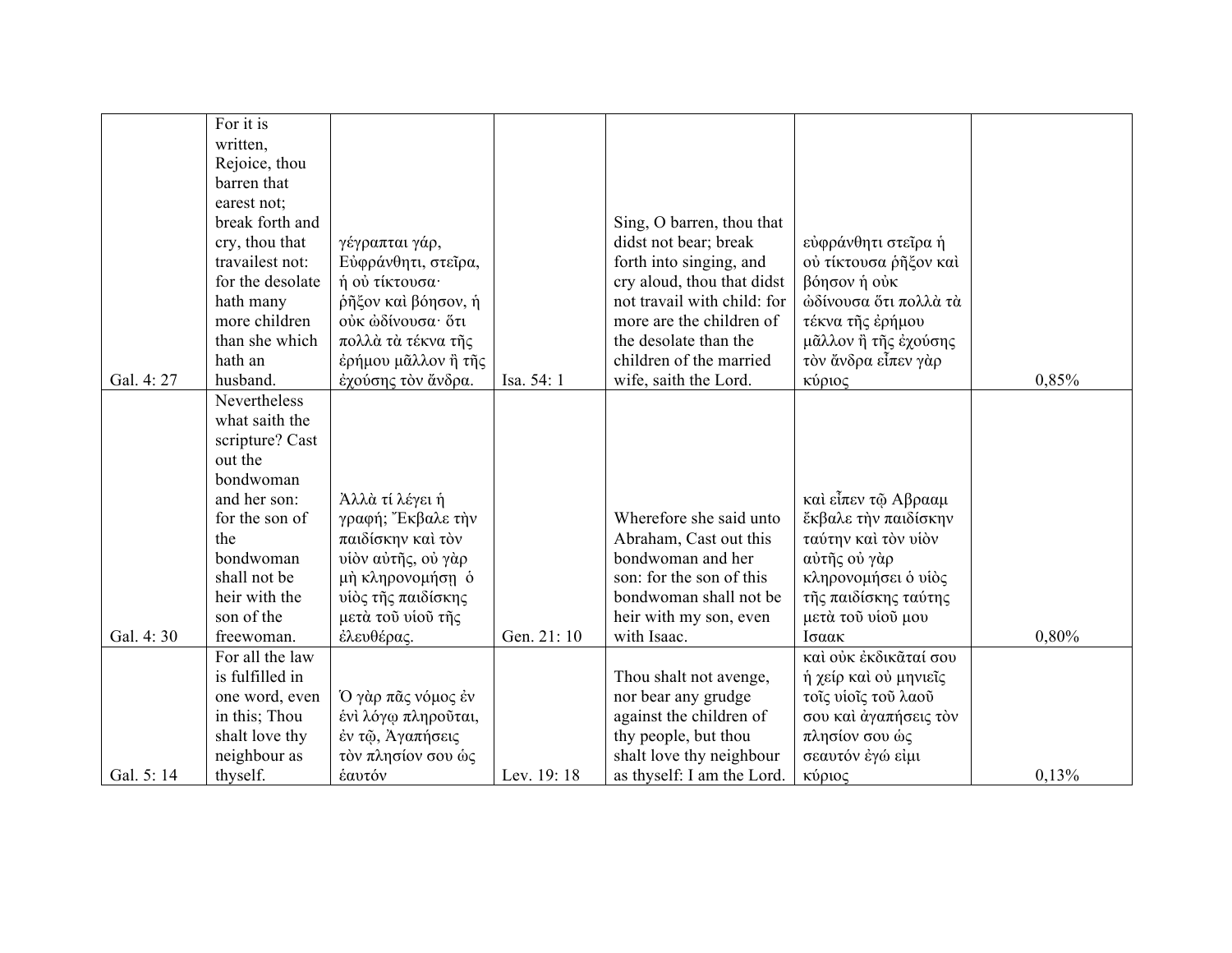|           | Wherefore he     |                     |            | Thou hast ascended on     | άνέβης είς ΰψος        |       |
|-----------|------------------|---------------------|------------|---------------------------|------------------------|-------|
|           | saith, When he   |                     |            | high, thou hast led       | ήχμαλώτευσας           |       |
|           | ascended up on   | Διὸ λέγει, Αναβάς   |            | captivity captive: thou   | αίχμαλωσίαν έλαβες     |       |
|           | high, he led     | είς ΰψος            |            | hast received gifts for   | δόματα έν άνθρώπω      |       |
|           | captivity        | ήχμαλώτευσεν        |            | men; yea, for the         | καί γάρ άπειθούντες    |       |
|           | captive, and     | αίχμαλωσίαν,        |            | rebellious also, that the | τού κατασκηνώσαι       |       |
|           | gave gifts unto  | έδωκεν δόματα τοΐς  |            | Lord God might dwell      | κύριος ο θεός          |       |
| Eph. 4: 8 | men.             | άνθρώποις.          | Ps. 68:18  | among them.               | εύλογητός              | 1,22% |
|           |                  | Άντι τούτου         |            |                           |                        |       |
|           | For this cause   | καταλείψει          |            |                           |                        |       |
|           | shall a man      | άνθρωπος τὸν        |            |                           | ένεκεν τούτου          |       |
|           | leave his father | πατέρα αύτου καί    |            |                           | καταλείψει ἄνθρωπος    |       |
|           | and mother,      | την μητέρα, καί     |            |                           | τον πατέρα αύτου καί   |       |
|           | and shall be     | προσκολληθήσεται    |            | Therefore shall a man     | την μητέρα αύτου καί   |       |
|           | joined unto his  | πρός την γυναίκα    |            | leave his father and his  | προσκολληθήσεται       |       |
|           | wife, and they   | αύτου, και έσονται  |            | mother, and shall cleave  | πρός την γυναΐκα       |       |
|           | two shall be     | οί δύο είς σάρκα    |            | unto his wife: and they   | αύτοῦ καὶ ἔσονται οί   |       |
| Eph. 5:31 | one flesh.       | μίαν.               | Gen. 2:24  | shall be one flesh.       | δύο είς σάρκα μίαν     | 0,88% |
|           |                  |                     |            | Honour thy father and     |                        |       |
|           |                  |                     |            | thy mother, as the Lord   |                        |       |
|           |                  |                     |            | thy God hath              | τίμα τον πατέρα σου    |       |
|           |                  |                     |            | commanded thee; that      | καί την μητέρα σου δν  |       |
|           | Honour thy       |                     |            | thy days may be           | τρόπον ένετείλατό σοι  |       |
|           | father and       |                     |            | prolonged, and that it    | κύριος ο θεός σου ΐνα  |       |
|           | mother; (which   | Τίμα τὸν πατέρα σου |            | may go well with thee,    | εὖ σοι γένηται καὶ ἵνα |       |
|           | is the first     | καί την μητέρα ήτις |            | in the land which the     | μακροχρόνιος γένη έπι  |       |
|           | commandment      | έστιν έντολή πρώτη  |            | Lord thy God giveth       | τῆς γῆς ἧς κύριος ὁ    |       |
| Eph. 6: 2 | with promise;)   | έν έπαγγελία,       | Deut. 5:16 | thee.                     | θεός σου δίδωσίν σοι   | 0,9%  |
|           |                  |                     |            | Honour thy father and     | τίμα τον πατέρα σου    |       |
|           |                  |                     |            | thy mother, as the Lord   | καί την μητέρα σου δν  |       |
|           | That it may be   |                     |            | thy God hath              | τρόπον ένετείλατό σοι  |       |
|           | well with thee,  |                     |            | commanded thee; that      | κύριος ο θεός σου ΐνα  |       |
|           | and thou         | ΐνα εὖ σοι γένηται, |            | thy days may be           | εὖ σοι γένηται καὶ ἵνα |       |
|           | mayest live      | καὶ ἔση             |            | prolonged, and that it    | μακροχρόνιος γένη έπι  |       |
|           | long on the      | μακροχρόνιος έπι    |            | may go well with thee,    | τῆς γῆς ἧς κύριος ὁ    |       |
| Eph. 6: 3 | earth.           | τῆς γῆς             | Deut. 5:16 | in the land which the     | θεός σου δίδωσίν σοι   | 0,18% |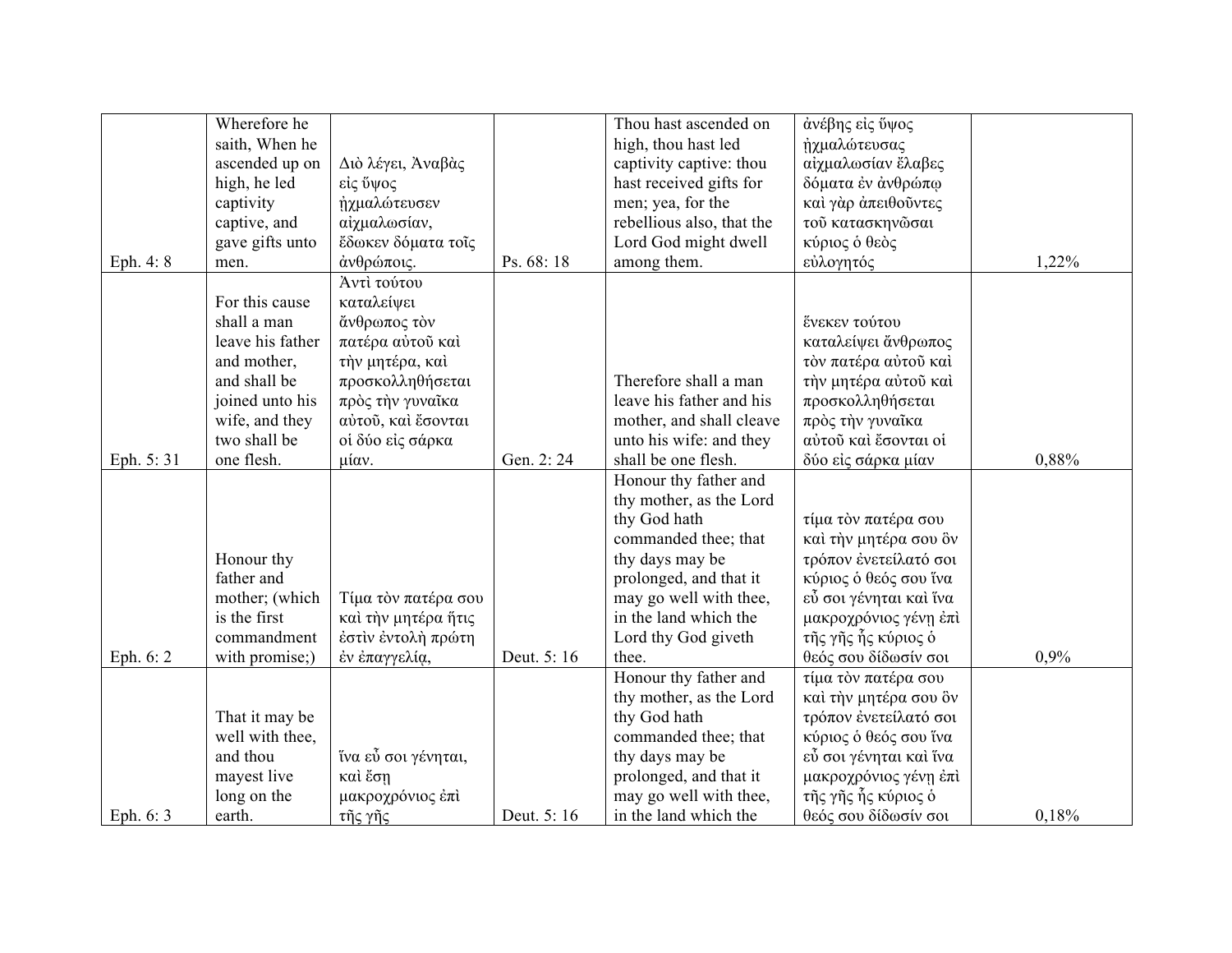|  |  | Lord thy God giveth<br>thee. |  |
|--|--|------------------------------|--|
|  |  |                              |  |

Total Scriptures: N=32, Total Miscontextualized: N=12, Average Percentage Quoted: 41%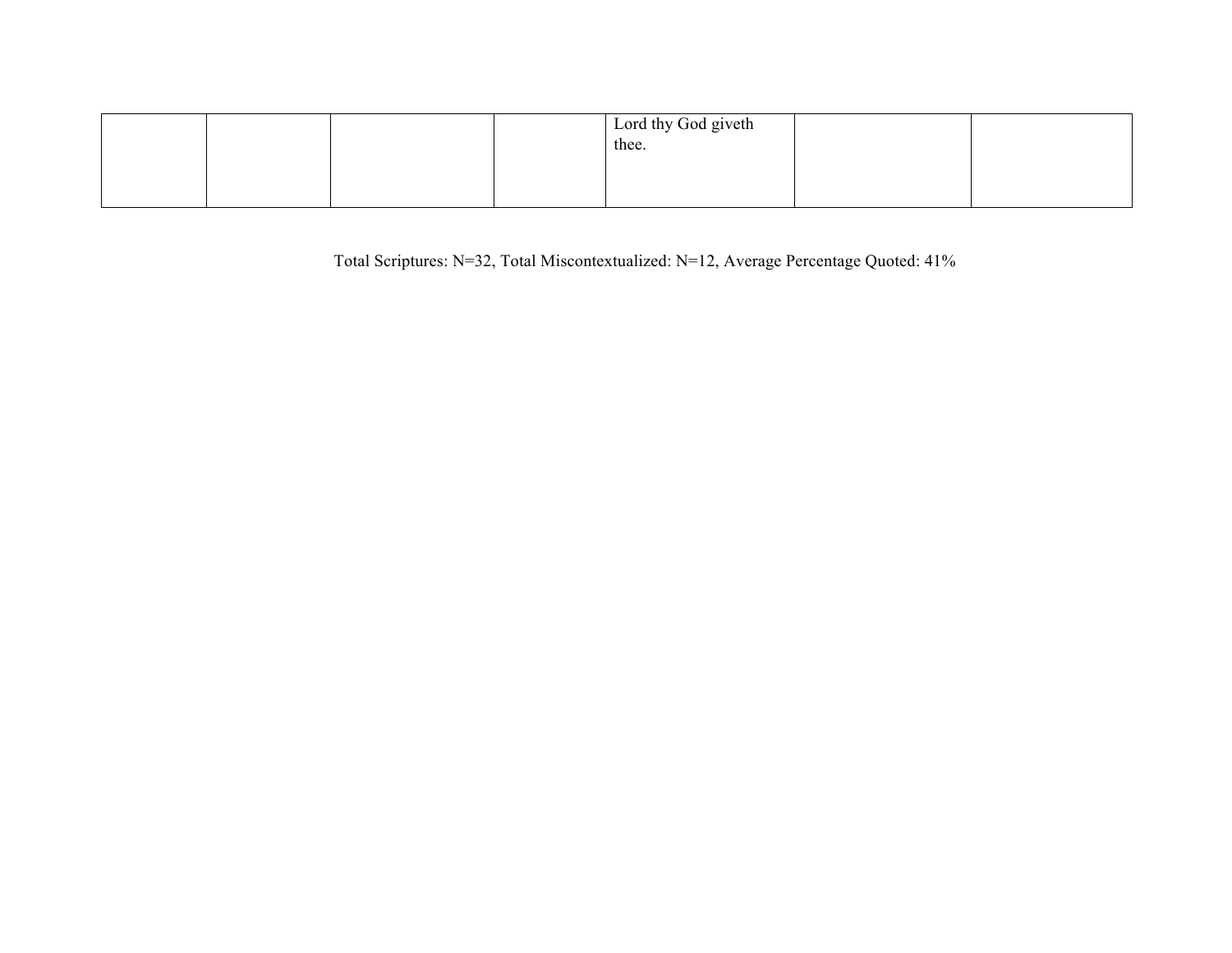|  | Table B: Apostle Peter's New Testament and Septuagintal References |
|--|--------------------------------------------------------------------|
|--|--------------------------------------------------------------------|

| <b>New</b><br>Testament<br>Reference | New Testament<br>$S$ cripture – English                 | New Testament<br>Scripture – Greek                                                | Septuagintal<br>Reference | Septuagintal<br>Scripture $-$<br>English                                                                                                              | Septuagintal<br>Scripture $-$<br>Greek                                                                                       | Miscontextualized &<br>Percentage<br>Quoted $1314$ |
|--------------------------------------|---------------------------------------------------------|-----------------------------------------------------------------------------------|---------------------------|-------------------------------------------------------------------------------------------------------------------------------------------------------|------------------------------------------------------------------------------------------------------------------------------|----------------------------------------------------|
| 1 Pet. 1: 16                         | Because it is<br>written, Be ye<br>holy; for I am holy. | διότι γέγραπται,<br>Άγιοι γίνεσθε ὅτι<br>Άγιοι έσεσθε, ότι<br>έγώ ἄγιός είμι είμι | Lev. $19:2$               | Speak unto all the<br>congregation of<br>the children of<br>Israel, and say<br>unto them, Ye<br>shall be holy: for I<br>the Lord your God<br>am holy. | λάλησον τῆ<br>συναγωγῆ τῶν<br>υίῶν Ισραηλ καὶ<br>έρεῖς πρὸς<br>αύτούς ἄγιοι<br>έσεσθε ότι έγώ<br>άγιος κύριος ο<br>θεὸς ὑμῶν | $0.100\%$ <sup>15</sup>                            |

<sup>&</sup>lt;sup>13</sup> This study's code for miscontextualization is binary: expressed by a "1" if miscontextualization is present and "0" if it is not. Please read the section entitled "Methodology Employed to Determine Pauline Miscontextualization" to understand how miscontextualization is determined.<br><sup>14</sup> The percentage quoted refers to how many Greek words of the Septuagintal scripture were q

<sup>&</sup>quot;Methodology Employed to Determine Pauline Miscontextualization" to understand how the percentage was calculated

<sup>&</sup>lt;sup>15</sup> The Access database rendered a coefficient of 32 percent; however, a close reading of the Greek and manual calculation reflects a coefficient of 100 percent. The Septuagint uses the archaic form of intransitive verbs (e.g., shall, be, etc), while Peter did not use the archaic form; thereby modifying the word's tense not its meaning.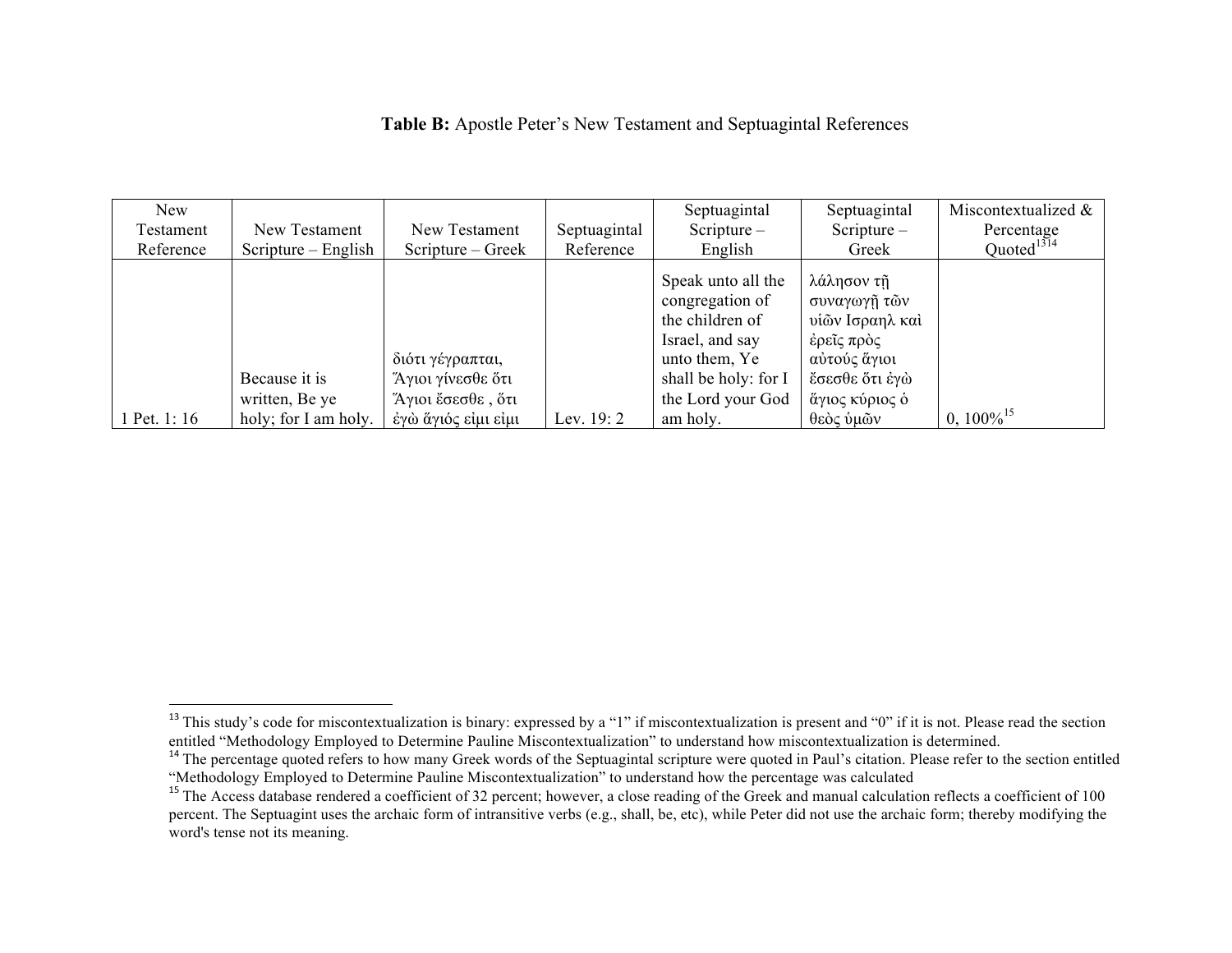| 1 Pet. 2:6  | Wherefore also it is<br>contained in the<br>scripture, Behold, I<br>lay in Sion a chief<br>corner stone, elect,<br>precious: and he<br>that believeth on<br>him shall not be<br>confounded.       | Διότι περιέχει έν τη<br>γραφῆ, Ἰδού, τίθημι<br>έν Σιών λίθον<br>άκρογωνιαΐον,<br>έκλεκτόν, έντιμον·<br>καί ό πιστεύων έπ'<br>αύτῷ οὐ μὴ<br>καταισχυνθῆ.                | Isa. 28: 16 | Therefore thus<br>saith the Lord<br>God, Behold, I lay<br>in Zion for a<br>foundation a stone,<br>a tried stone, a<br>precious corner<br>stone, a sure<br>foundation: he that<br>believeth shall not<br>make haste. | διά τούτο ούτως<br>λέγει κύριος ίδού<br>έγὼ έμβαλῶ είς<br>τά θεμέλια Σιων<br>λίθον πολυτελῆ<br>έκλεκτον<br>άκρογωνιαΐον<br>έντιμον είς τά<br>θεμέλια αύτης<br>καί ό πιστεύων<br>$\dot{\epsilon}\pi$ ' αύτῷ οὐ μὴ<br>καταισχυνθῆ | 0,48%      |
|-------------|---------------------------------------------------------------------------------------------------------------------------------------------------------------------------------------------------|------------------------------------------------------------------------------------------------------------------------------------------------------------------------|-------------|---------------------------------------------------------------------------------------------------------------------------------------------------------------------------------------------------------------------|---------------------------------------------------------------------------------------------------------------------------------------------------------------------------------------------------------------------------------|------------|
| 1 Pet. 2: 7 | Unto you therefore<br>which believe he is<br>precious: but unto<br>them which be<br>disobedient, the<br>stone which the<br>builders<br>disallowed, the<br>same is made the<br>head of the corner, | Ύμῖν οὖν ἡ τιμὴ τοῖς<br>πιστεύουσιν·<br>άπειθούσιν δέ,<br>Λίθον άπιστοῦσιν δὲ<br>Λίθος ὂν<br>άπεδοκίμασαν οί<br>οίκοδομούντες,<br>ούτος έγενήθη είς<br>κεφαλὴν γωνίας, | Ps. 118:22  | The stone which<br>the builders<br>refused is become<br>the head stone of<br>the corner.                                                                                                                            | λίθον ὃν<br>άπεδοκίμασαν οί<br>οίκοδομοῦντες<br>ούτος έγενήθη<br>είς κεφαλήν<br>γωνίας                                                                                                                                          | $0, 100\%$ |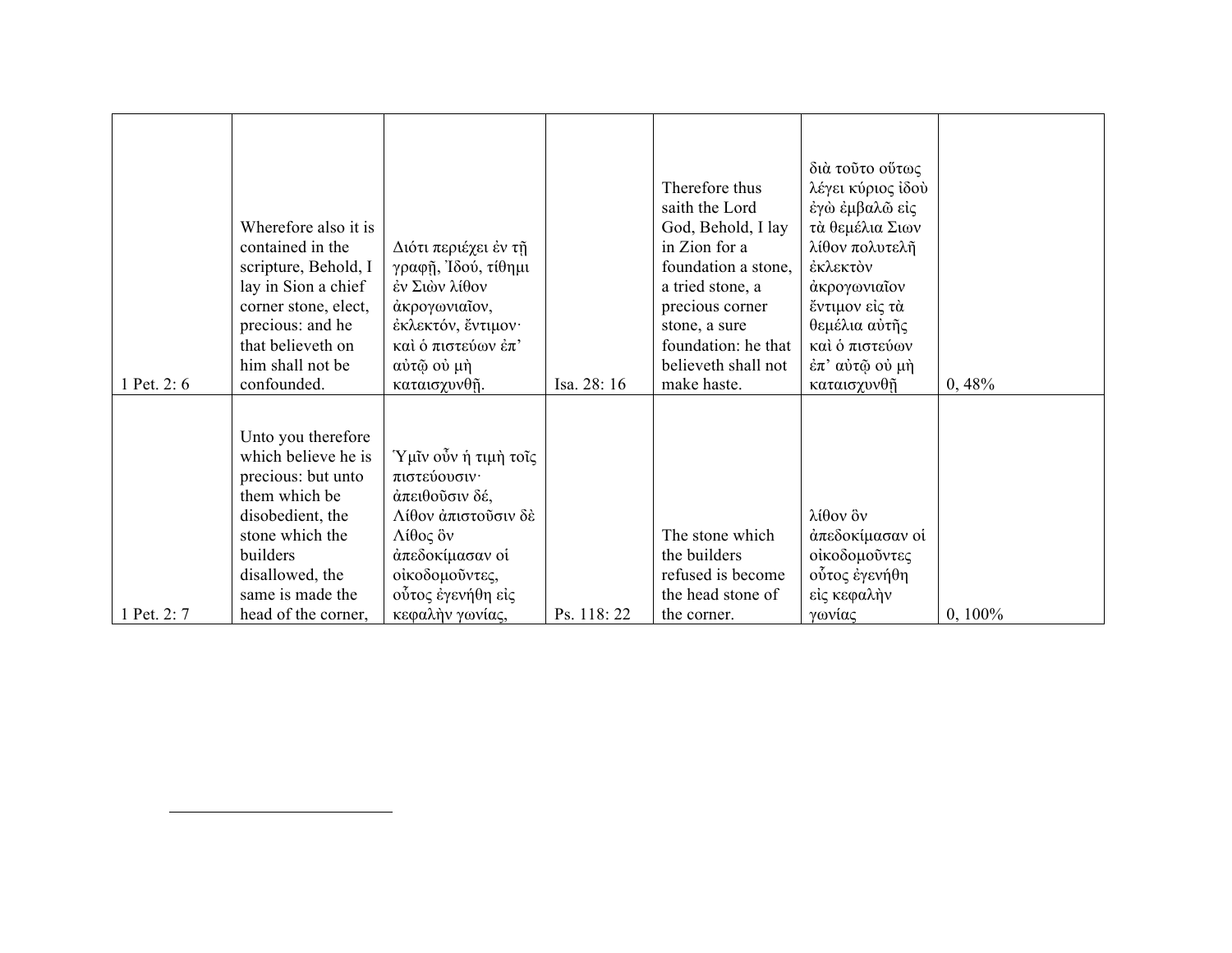| 1 Pet. 3: 10 | For he that will<br>love life, and see<br>good days, let him<br>refrain his tongue<br>from evil, and his<br>lips that they speak<br>no guile: | Ό γὰρ θέλων ζωὴν<br>άγαπᾶν άγαπᾶν, καί<br>ίδεῖν ήμέρας άγαθάς,<br>παυσάτω την<br>γλώσσαν αύτοῦ<br>γλῶσσαν ἀπὸ κακοῦ,<br>καί χείλη αύτου<br>χείλη τοῦ μὴ<br>λαλησαι δόλον· | Ps. 34: 12 | What man is he<br>that desireth life,<br>and loveth many<br>days, that he may<br>see good | δεῦτε τέκνα<br>άκούσατέ μου<br>φόβον κυρίου<br>διδάξω ύμας             | $0,41\%$ <sup>16</sup> |
|--------------|-----------------------------------------------------------------------------------------------------------------------------------------------|---------------------------------------------------------------------------------------------------------------------------------------------------------------------------|------------|-------------------------------------------------------------------------------------------|------------------------------------------------------------------------|------------------------|
| 1 Pet. 3: 10 | For he that will<br>love life, and see<br>good days, let him<br>refrain his tongue<br>from evil, and his<br>lips that they speak<br>no guile: | Ό γάρ θέλων ζωήν<br>άγαπᾶν ἀγαπᾶν, καὶ<br>ίδεῖν ήμέρας άγαθάς,<br>παυσάτω την<br>γλῶσσαν αὐτοῦ<br>γλῶσσαν ἀπὸ κακοῦ,<br>καὶ χείλη αὐτοῦ<br>χείλη τοῦ μὴ<br>λαλησαι δόλον· | Ps. 34: 13 | Keep thy tongue<br>from evil, and thy<br>lips from speaking<br>guile.                     | τίς έστιν<br>άνθρωπος ο<br>θέλων ζωὴν<br>άγαπών ήμέρας<br>ίδεῖν ἀγαθάς | 0,80%                  |

<sup>&</sup>lt;sup>16</sup> The Access database rendered a coefficient of zero percent; however, a close reading of the Greek and manual calculation reflects a coefficient of 41 percent. The disparity in coefficients is not due to a malfunction in the database, rather that the difference in tense. The Septuagint uses the present tense (i.e., is, loves), while Peter uses future tense (i.e. will). In this case, the context of the Septuagintal scripture has not been altered, thus miscontextualization has not occurred.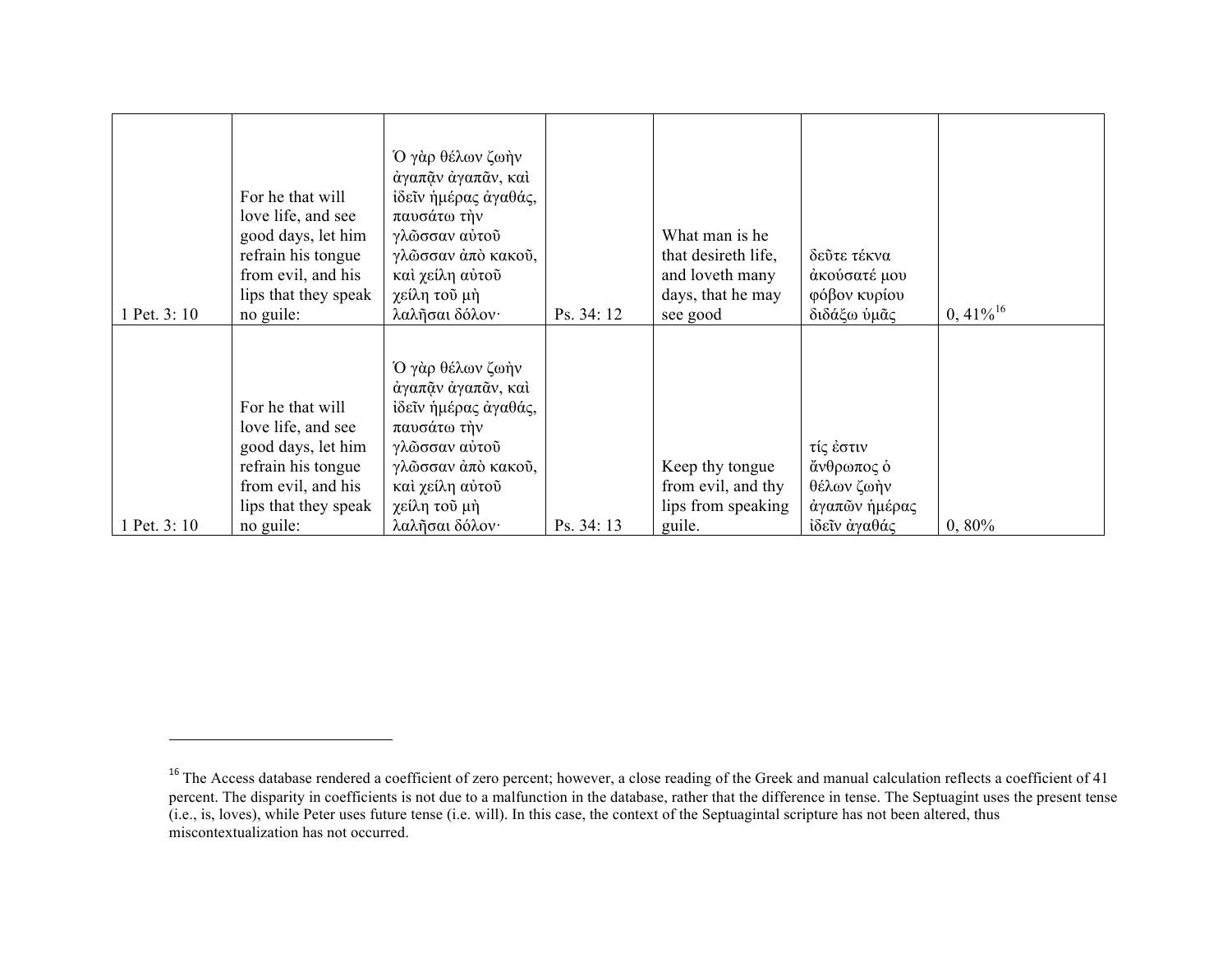| 1 Pet. 3: 11 | Let him eschew<br>evil, and do good;<br>let him seek peace,<br>and ensue it.                                                                                           | έκκλινάτω άπό δέ<br>άπό κακοῦ, καὶ<br>ποιησάτω άγαθόν·<br>ζητησάτω είρήνην,<br>καί διωξάτω αύτήν.                       | Ps. 34: 14 | Depart from evil,<br>and do good seek<br>peace, and pursue<br>it.                                                       | παῦσον τὴν<br>γλῶσσάν σου<br>άπὸ κακοῦ καὶ<br>χείλη σου τοῦ μὴ<br>λαλῆσαι δόλον    | $0,91\%$ <sup>17</sup> |
|--------------|------------------------------------------------------------------------------------------------------------------------------------------------------------------------|-------------------------------------------------------------------------------------------------------------------------|------------|-------------------------------------------------------------------------------------------------------------------------|------------------------------------------------------------------------------------|------------------------|
| 1 Pet. 3: 12 | For the eyes of the<br>Lord are over the<br>righteous, and his<br>ears are open unto<br>their prayers: but<br>the face of the Lord<br>is against them that<br>do evil. | Ότι όφθαλμοί<br>κυρίου έπι δικαίους,<br>καὶ ὦτα αὐτοῦ εἰς<br>δέησιν αύτῶν·<br>πρόσωπον δὲ κυρίου<br>έπι ποιούντας κακά. | Ps. 34: 15 | The eyes of the<br>Lord are upon the<br>righteous, and his<br>ears are open unto<br>their cry.                          | ἔκκλινον ἀπὸ<br>κακοῦ καὶ<br>ποίησον άγαθόν<br>ζήτησον είρήνην<br>καί δίωξον αύτήν | $0, 100\%$             |
| 1 Pet. 3: 12 | For the eyes of the<br>Lord are over the<br>righteous, and his<br>ears are open unto<br>their prayers: but<br>the face of the Lord<br>is against them that<br>do evil. | Ότι όφθαλμοί<br>κυρίου έπι δικαίους,<br>καὶ ὦτα αὐτοῦ εἰς<br>δέησιν αύτών·<br>πρόσωπον δὲ κυρίου<br>έπι ποιούντας κακά. | Ps. 34: 16 | The face of the<br>Lord is against<br>them that do evil,<br>to cut off the<br>remembrance of<br>them from the<br>earth. | όφθαλμοί κυρίου<br>έπι δικαίους και<br>ώτα αύτοῦ εἰς<br>δέησιν αύτών               | $0, 100\%$             |

Total Scriptures: N=8, Total Miscontextualized: N=0, Average Percentage Quoted: 83%

 $17$  The Access database rendered a coefficient of 38 percent; however, a close reading of the Greek and manual calculation reflects a coefficient of 91 percent. Again, the disparity in coefficients is not due to a malfunction in the database, rather Peter adds personal emphasis to the command. Peter uses a Greek word *ἐκκλινάτω* which means to persistently avoid; while the Septuagint uses the word *παῦσον* meaning to leave. Althought the word is altered, the alteration may be due to what D.M. Lloyd-Jones suggested Paul did, broaden the scope of applicability (Lloyd-Jones 1998:150). Another viable option is that Peter participated in what Jewish Priests called "Binding and Loosing" (Brackens 2010: 3-6, Bell 2006, Derrett 1983). Lastly, just as in previous cases, there are differences in verb tenses; therefore, words essentially meaning the same thing are not matched in the database thereby reducing the percentage. There are no scholarly postulations in the body of literature that suggest that Peter's alteration miscontextualized Ps. 34: 14; this study does not suggest otherwise.